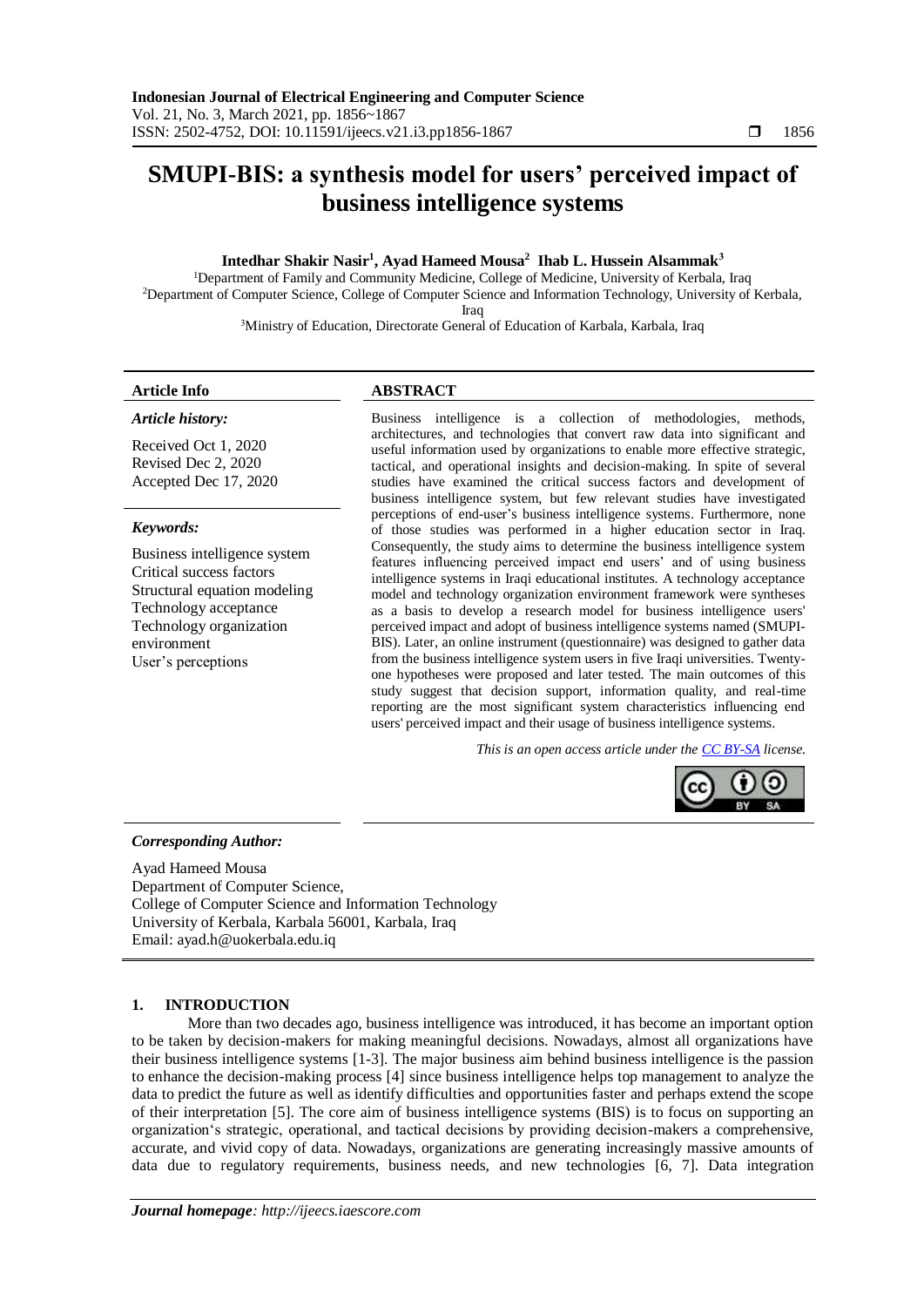techniques, be it in a physical manner like data warehouse (DW) or virtual manner like data virtualization (DV), is the backbone for business intelligence systems [\[8\]](#page-9-5). Data integration in BIS is periodically replicated from heterogeneous and homogenous data sources. These source data are integrated, transformed, and load it into the multi-dimension view of data and read-only data to present it differently for reporting and analytical services.

Besides, researchers in this field have investigated numerous issues related to BIS, including applications, achievement, control, development and BIS success factors, and BIS employment [\[9\]](#page-9-6). As far as reviewing relevant literature in this area, the authors found only a few studies that investigated the factors influencing user satisfaction in adopting BIS [\[2,](#page-9-7) [3,](#page-9-8) [10\]](#page-9-9) and none of those studies have examined the adoption and perceived impact of using BIS, especially among the Iraqi educational organizations. The output delivered by BIS is user-driven; that is, users are authorized to be in use of the data and will have the responsibility of interpreting and analyze and find the meaningful information they required. Unfortunately, BIS's users might find this process is dissatisfaction and difficult.

In line with that, the proposed research model adopts three of the technology acceptance model variables (perceived usefulness, the perceived ease of use, and attitude toward using) as the core variables drivers of technology adoption [\[11,](#page-9-10) [12\]](#page-9-11). Additionally, the essential features of BIS and the perceived impact included in the proposed research model are based on the technology organization environment framework [\[13\]](#page-9-12), as well as the findings of many current empirical studies on business intelligence systems. Measurement of BIS success is considered a significant issue; however, there is a lack of research on the topic. As far as the measurement of BIS success is concerned, two core research questions arise:

- a) What are the factors of BIS success that can be measured?
- b) How can those factors be synthesis and measured?

The rest of the paper has systematized as follows. Section 2 offers a review of the literature on the technology acceptance model and technology-organization-environment framework as well as business intelligence success. Section 3 describes the proposed model and hypotheses. Section 4 describes the methodology used. Followed by discussion and conclusion spread over Sections 5 and 6 respectively.

# **2. LITERATURE REVIEW**

This section describes the current literature and relevant theories regards to this study, such as the technology acceptance model, technology-organization-environment as well as business intelligence system success factors.

# **2.1. Technology acceptance model**

In an attempt to fully understand and measure user acceptance and measure adopt of the information systems, Davis 1989 developed the technology acceptance model (TAM) [\[11,](#page-9-10) [12,](#page-9-11) [14\]](#page-9-13). The main suggestion of TAM is "behavioral intention to adopt a new technology or new system can be determined by three assumptions: the perceived usefulness (PU) of using the system, (2) the perceived ease of use (PEU) of the system, and (3) attitude toward (ATT) using such system [\[11,](#page-9-10) [12\]](#page-9-11). The influences of external factors on intention to use the system are mediated by these assumptions. Through reviewing the literature, it became clear that the TAM model was fully extended and expanded by researchers, indicating that it is a theoretical model and cannot be applied in practice except by expanding it and adding the appropriate external variables and according to the nature of the technology required to measure its acceptance. On the other hand, it robust model of measuring technology acceptance behaviors [15]. Figure 1 visualizes the original TAM model.



#### Figure 1. Original TAM model

*SMUPI-BIS: a synthesis model for users' perceived impact of business… (Intedhar Shakir Nasir)*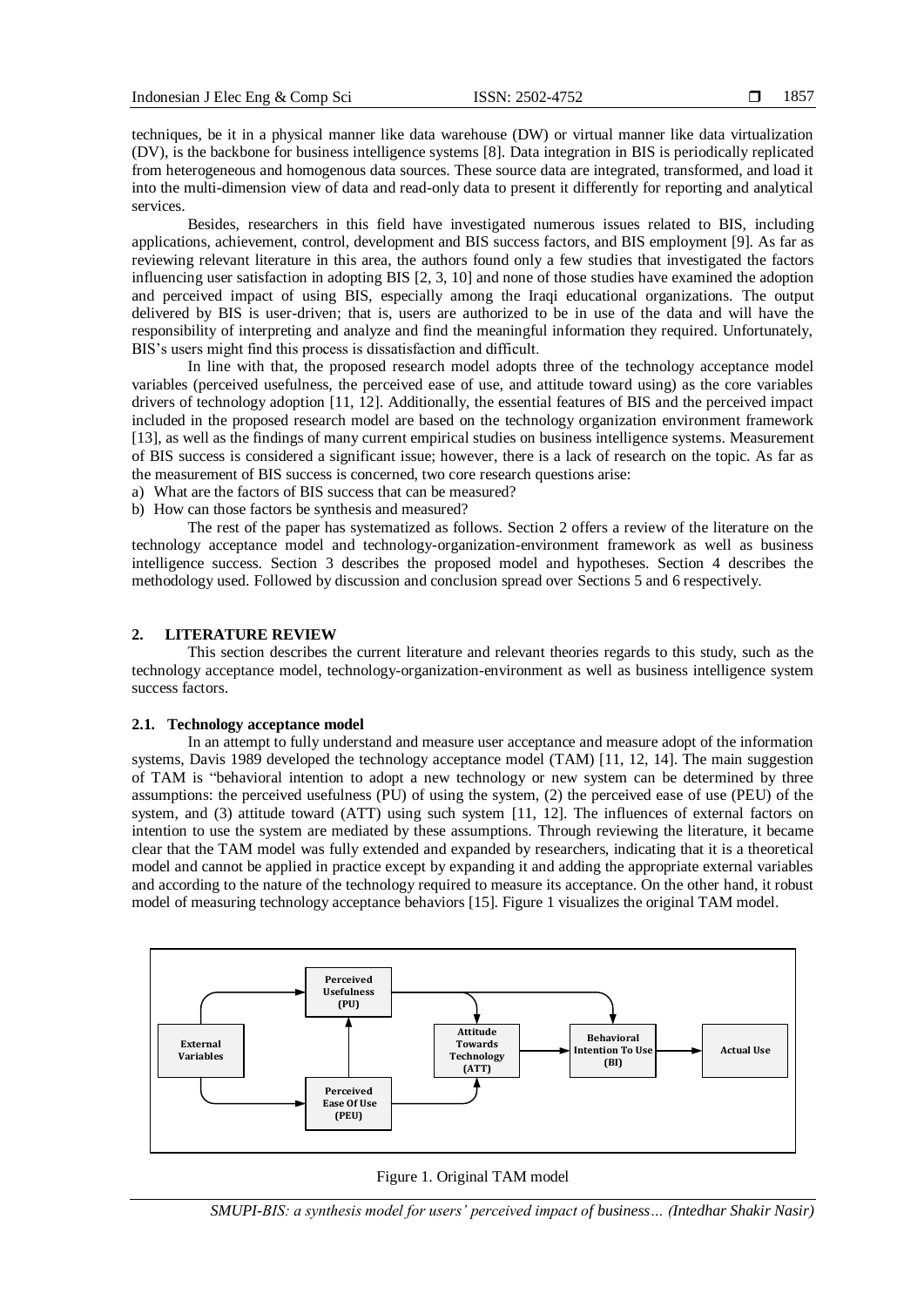An extension on TAM introduced by [\[15\]](#page-9-14), named TAM2 which included social influence processes (subjective norm, voluntarism, and image) and cognitive instrumental processes (job relevance, output quality, and result demonstrability). Another motivating reason for doing this study is only a few studies based on TAM looked explicitly at the role of system characteristics in terms of PU or PEU or ATT. For Business Intelligence, up-to-date information and decision support, as well as system usability, were significant constructs leading to users' satisfaction with the system and with the information provided which in turn increased PU, ATT, and PEU. Several researchers have confirmed that service quality is added to the TAM model.

#### **2.2. Technology organization environment framework**

The technology-organization-environment (TOE) framework was designed by [\[13\]](#page-9-12), based on the information influence theory [\[16\]](#page-9-15). It represents determinants that affect technology selecting and its probabilities. TOE highlights the process by which an organization adopts and implements technological innovations is influenced by the technological context, the organizational context, and the environmental context [\[17\]](#page-9-16). In the same aspect, many researchers in the field of information systems (IS) in regards to investigating the adoption of new technologies such as e-banking, e-commerce, e-business, and e-learning. Figure 2 visualizes the TOE Framework.



Figure 2. The original version of the TOE framework

Information quality and organizational factors influence user satisfaction with technology and as a result influence expectations about using it [\[18,](#page-9-17) [19\]](#page-9-18). In the context of this study, the organizational factor of the TOE framework is adopted which composed of three constructs (i) Size, (ii) IS/IT Knowledge, and (iii) Top Management Support; while the other factors were intentionally neglected due to being out of the research scope.

# **2.3. Business intelligence success**

Throughout the last two decades, business intelligence systems (BIS) became one of the most significant advancements in the information systems field. BIS is the mechanism to provide insights for most of the operations and performance of organizations, in addition to identifying strategic business opportunities [\[20,](#page-9-19) [21\]](#page-9-20). In investigating these projects, many factors were an influence on the design and implementation of BIS success such as including management and development technology. The BIS development success means that the software developers have convinced the stockholders to accept BIS, completed the software according to planned requirements, and ovoid the technical restrictions that occurred. In the meantime, the development success, in turn, influences the software success, defined as the degree of quality of the BISs and their outcomes [\[22\]](#page-9-21).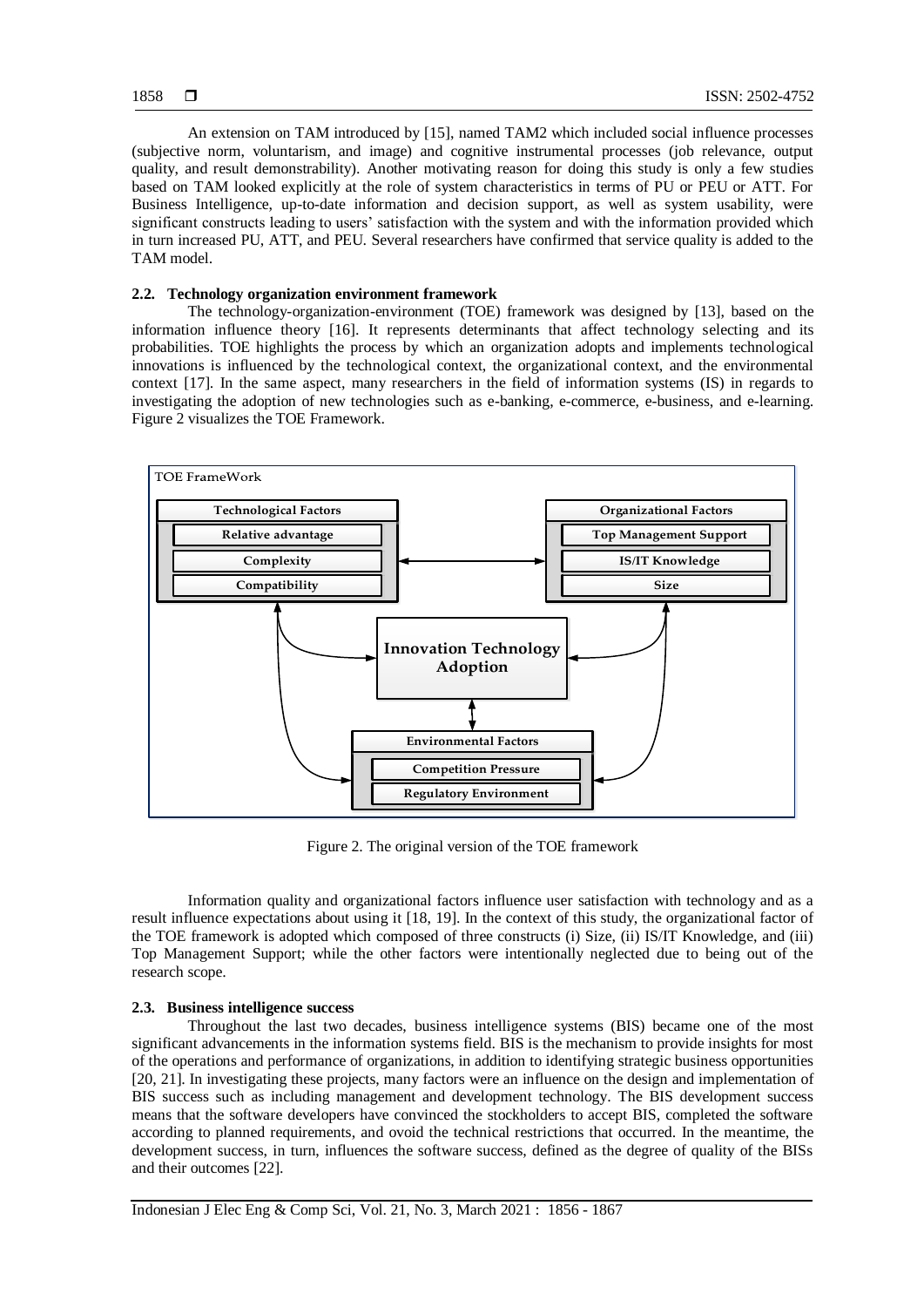Users of the BIS are from virtually every business sector. A study result found that education, trade, finance, and production and operations sectors were the heaviest users of BIS [\[22-24\]](#page-9-21). Unfortunately, there is only a few research on BIS users' satisfaction, and only little systematic research has been undertaken to measure adopting and usage BIS success in organizations. For BIS users, their satisfaction with the systems is based on the facilitating and support provided by those systems for end-users, the fulfillment of end-user needs, and the preciseness of the presentation layer of BIS [\[6,](#page-9-3) [25,](#page-9-22) [26\]](#page-9-23). Along with a thorough understanding of BIS, it was found that users' satisfaction with BIS is undoubtedly influencing by system quality factors. To sum it up, none of the previous investigations of studies on BIS have focused on the usage and perceived impact of using BIS.

# **3. THE PROPOSED RESEARCH MODEL (SMUPI-BIS)**

The synthesis research model for usage and users' perceived impact of using BIS, as shown in Figure 3. Which is developed from the relevant studies on the TAM model [\[11,](#page-9-10) [12\]](#page-9-11), and TOE framework [\[13\]](#page-9-12) as well as the factors affecting BIS success [\[23,](#page-9-24) [25,](#page-9-22) [27\]](#page-9-25). Along with the thorough understanding of the proposed model composed of two types of variables; dependent and independent variables collected from TAM and TOE with considered to the relationship among those variables. In the next sections, a brief discussion of the proposed model variables and their relationships was outlined included in the proposed research model.



Figure 3. The proposed synthesis research model (SMUPI-BIS)

#### **3.1. The independent variables**

As discussed earlier, this study sought to determine the main BIS success factors facing the adoption and Perceived Impact of BIS in the Higher education sector in Iraq to propose a complete synthesis model for Measuring Adopting and Users' Perceived Impact of BIS in Iraq. Based on the proposed syntheses model the following independent variables were identified:

- a) Decision support (DS)
- b) Information quality (IQ)
- c) Real-time reporting (RT)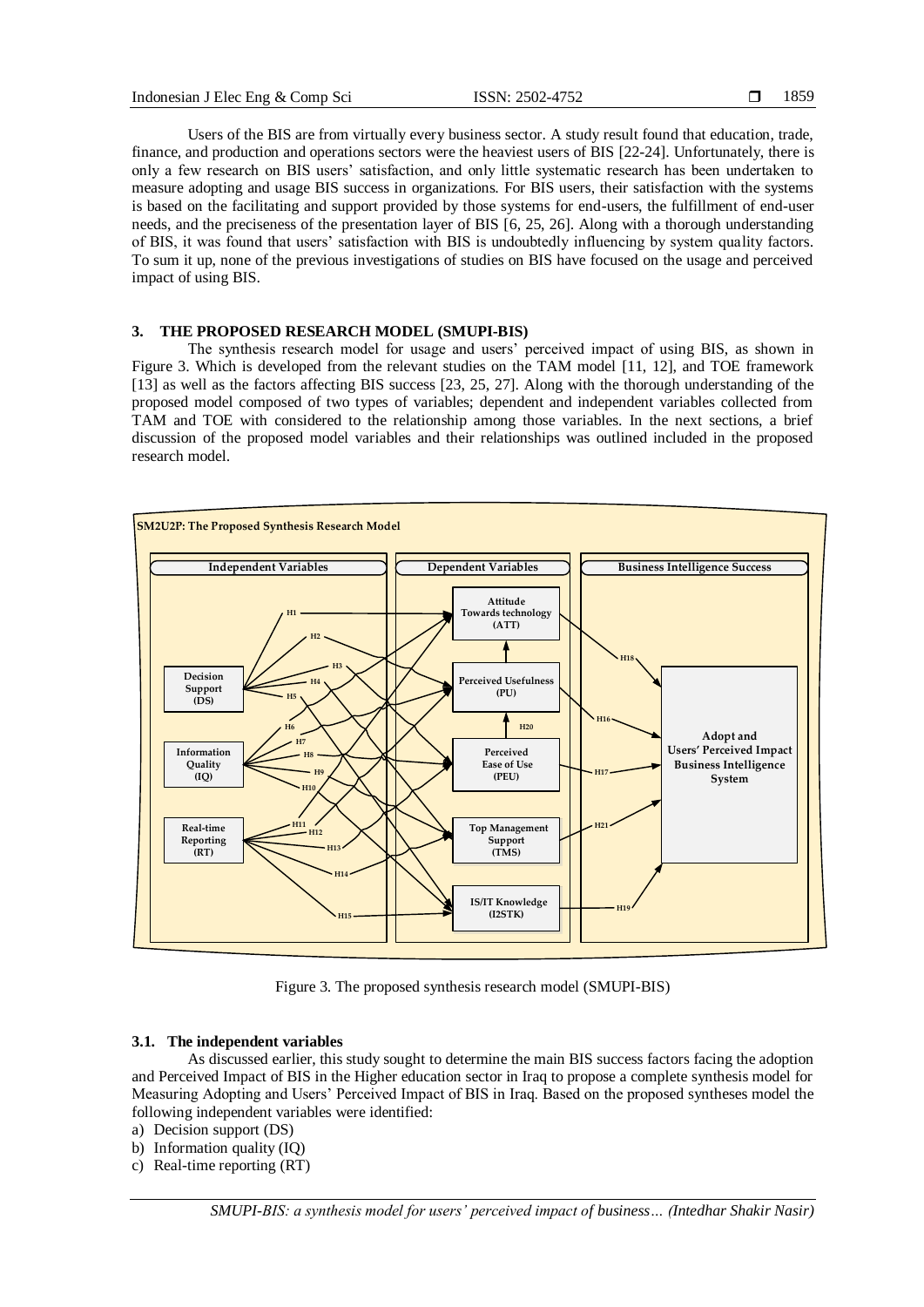#### **3.1.1. Information quality (IQ)**

The proposed synthesis model comprises three independent variables: decision support (DS), information quality (IQ), and real-time reporting (RT). As mentioned above information quality is one of the elements of adopt a technology success; meaningful information is the backbone of BIS [\[28\]](#page-10-0). Therefore, the quality of the information can be considered an important part of BIS success to measure user satisfaction with BIS. In the context of this study, information quality (IQ) can be measured by information cleaning, information cleansing, information relevancy, and information understanding [\[28,](#page-10-0) [29\]](#page-10-1).

#### **3.1.2. Decision support (IS)**

BIS assists in strategic, tactical, and operational decision making. A Gartner survey ranked the strategic use of BI in the following order [\[26,](#page-9-23) [30\]](#page-10-2): it plays an important role in corporate performance management, assists in enhancing customer relations, monitoring business activity, and traditional decision support, bring together relevant standalone BI applications for specific operations or strategies as well as providing reporting of business intelligence [\[2,](#page-9-7) [25,](#page-9-22) [28,](#page-10-0) [30\]](#page-10-2). On the same aspect, business intelligence is a natural outgrowth of a series of previous systems designed to support decision making. Therefore, one of the core factors of BIS success is to measuring the capability of BIS to support the decision. Previous studies have confirmed that top management satisfaction and end-users' satisfaction with BIS is based on to what extend BIS can provide to help them to be making decisions [\[2,](#page-9-7) [3,](#page-9-8) [25,](#page-9-22) [27,](#page-9-25) [28,](#page-10-0) [30-32\]](#page-10-2). In line with that, the authors have confirmed that the DS is an important factor in business intelligence success.

#### **3.1.3. Real-time reporting (RT)**

Nowadays most organizations trend to analyze the past to predict the future by capture all sorts of relevant data and store them and later use them as input for BIS. For any organization, operational performance management involves real-time analysis and reporting about performance indicators, thus. BIS end-users' should be satisfied with BIS's real-time reporting service [\[33,](#page-10-3) [34\]](#page-10-4). The Interpretation of the term real-time is a relative interpretation according to the nature of the institution [\[6\]](#page-9-3). However, real-time data delivery, on the whole, is still in progress and has not reached its climax, leading to a gap; however, BIS tries to address and filling this gap [\[22,](#page-9-21) [33,](#page-10-3) [34\]](#page-10-4). In line with that, the factor of real-time reporting is considering as a measure of BIS success.

# **3.2. The dependent variables**

As mentioned above, this study is based on the TAM model and TOE framework; several studies like [\[7,](#page-9-4) [15\]](#page-9-14) confirmed that the TAM model has powerful predictive and makes it has been adopted in apply to various situations. In the context of this study, the proposed synthesis research model composed of five dependent variables: perceived usefulness (PU), perceived ease of use (PEU), system usage, and perceived individual impact. Based on the TAM, PU and PEU are important drivers of system usage. In this study, PU is the extent to which a person believes that BIS will enhance end-users work performance and PEU is the degree of minimal effort that requires using BIS.

#### **3.2.1. Perceived ease of use (PEU)**

According to [\[11,](#page-9-10) [12\]](#page-9-11) PEU is "measured the degree an effort in using a particular system prefer to be a free effort". In line with this, PEU is a variable associated with a user's assessment in using a system in terms of effort required [\[11,](#page-9-10) [12\]](#page-9-11). Any technology is based on skills, hence, Users prefer the user-friendly interface of systems in achieving the same performance.

# **3.2.2. Perceived usefulness (PU)**

Perceived usefulness is defined here as "measured the degree whether using the specific system improves the performance of the work for users" [\[11,](#page-9-10) [12\]](#page-9-11). On the same aspect, PU is the expectation of the users whether the system used will improve their working capabilities [\[11,](#page-9-10) [12\]](#page-9-11).

# **3.2.3. Attitude towards technology (ATT)**

Both PU and PEU have positively influenced the attitudes toward a particular system as well as affects users' intentions in acceptance of it.

# **3.2.4. Top management support and IS/IT knowledge**

Information systems (IS) is a comprehensive term for the systems, people, and processes developed to produce, manage, and propagate information. While Information technology (IT) is a subset of IS however works with the technology involved in the systems themselves. In [\[35\]](#page-10-5), have discussed the influences of a variety of organizational factors such as the role of IS/IT professionalism among users and top management's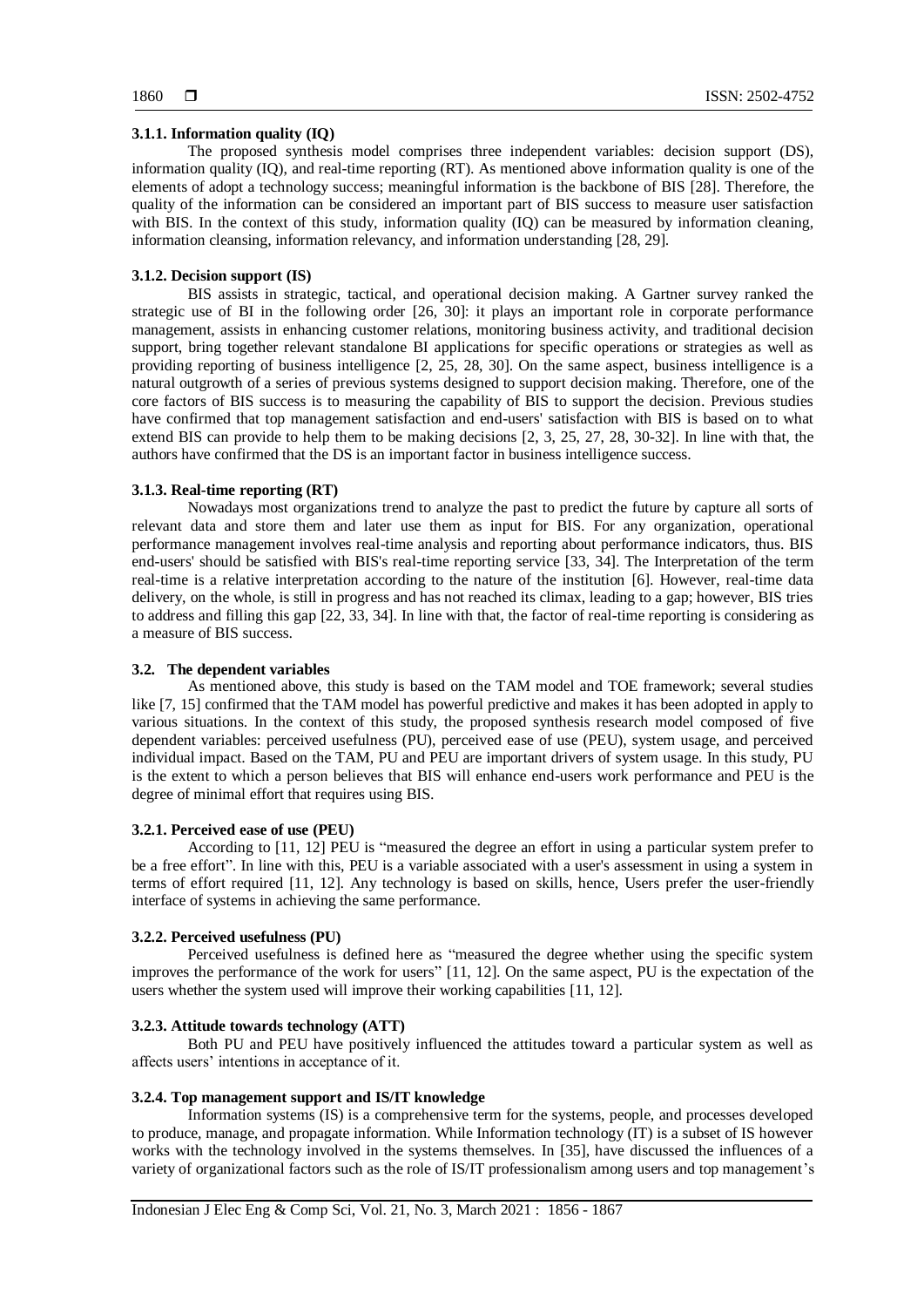support behavior. Those factors are the most frequently discussed factors with the organizational context that influence technology adoption.

# **3.3. Hypotheses development**

Having detailed the stages in the research methodology, the proposed synthesis model's variables that were considered in this study are adopted from several studies such as [\[2,](#page-9-7) [23,](#page-9-24) [28,](#page-10-0) [36,](#page-10-6) [37\]](#page-10-7), A list of refined hypotheses was developed as shown in Figure 3. Some of these hypotheses have been tested in previous studies; while the rest hypotheses have been tested in the context of this study. These formulated hypotheses support the richness of the findings, besides the descriptive analyses.

H1, H2, H3, H4, and H5: DS have a positive impact on ATT, PU, PEU, TMS, and IS/IT Knowledge respectively.

H6, H7, H8, H9, and H10: IQ has a positive impact on ATT, PU, PEU, TMS, and IS/IT Knowledge respectively.

H11, H12, H13, H14, and H15: RT has a positive impact on ATT, PU, PEU, TMS, and IS/IT Knowledge respectively.

H16: ATT has a positive impact on adopting and users' perception of BIS.

H17: PU has a positive impact on adopting and users' perception of BIS.

H18: PEU has a positive impact on adopting and users' perception of BIS.

H19: IS/IT knowledge has a positive impact on adopting and users' perception of BIS.

H20: PEU has a positive impact on PU.

H21: TMS has a positive impact on adopting and users' perception of BIS.

# **4. RESEARCH METHODOLOGY**

#### **4.1. Sampling**

In the context of this study, a quantitative study design approach was adopted in which data was collected from participants pursuing both face-to-face (F2F) and online instrument (questionnaires); which were submitted to a total of 150 participants spread over top management and second level administrators for seven universities. Besides, both descriptive and inferential statistics were used to analyze the data.

# **4.2. Instrument development and sample selection**

According to [\[38\]](#page-10-8), the data collection step considering the most significant due to it collects basic and fresh data that can use to increase comprehension and measuring of a phenomenon. Meaningful information can be elicited upon analysis of the respondent's feedback. Therefore, to measure all the proposed SMUPI-BIS model variables, an online instrument (questionnaire) was sophisticated. This instrument was validated and pilot-tested by the administration staff and faculty staff. The 40-elements spread over eight dimensions was translated into the Arabian language. Subsequently, an email invitation was sent to selected management staff belong to five public universities in the Iraqi higher education sector to engage in this research as a sample selection. A reliability test was conducted to validate the internal consistency of these elements and to show that they duly measured the intended phenomenon. Meanwhile, the Arabic version of the developed instrument was revised based on a re-test and a discussion among twenty-one lecturers from six public universities that accepted to be part of this investigation. Forty elements in the questionnaire were framed using a seven-point Likert scale ranging from strongly disagree (1) to neither disagree nor agree (4) to strongly agree (7). The selecting sample size is 127 participants, this number is suitable for the context of this study as supported and aligned with many researchers such as [\[39-41\]](#page-10-9). The model variables, their relevant item, and their supporting references for the developed instrument are illustrated in Table 1.

Table 1. The developed instrument components for SMUPI-BIS

|     | SMUPI-BIS Model's Variables       | The Model's Items             | <b>Confirmed References</b> |
|-----|-----------------------------------|-------------------------------|-----------------------------|
|     |                                   | The Independent Variables     |                             |
| 1.1 | Information Quality (IQ)          | IO-Item $1$ IO-Item $5$       | [28, 29]                    |
| 1.2 | Decision Support (DS)             | IS-Item $6$ IS-Item $10$      | [27, 30, 31]                |
| 1.3 | Real-time Reporting (RT)          | $RT$ -Item $11RT$ -Item $15$  | [22, 33, 34]                |
| 2   |                                   | The Dependent Variables       |                             |
| 2.1 | Perceived Ease of Use (PEU)       | PEU-Item 16BEU-Item 20        | [11, 12, 15]                |
| 2.2 | Perceived Usefulness (PU)         | PU-Item 21BEU-Item 25         | [11, 12, 15]                |
| 2.3 | Attitude Towards Technology (ATT) | ATT-Item 26ATT-Item 30        | [42]                        |
| 2.4 | Top Management Support (TMS)      | TMS-Item 31TMS-Item 35        | [43]                        |
| 2.5 | IS/IT Knowledge (I2STK)           | $I2STK-Item 36 I2STK Item 40$ | [13]                        |
|     |                                   |                               |                             |

*SMUPI-BIS: a synthesis model for users' perceived impact of business… (Intedhar Shakir Nasir)*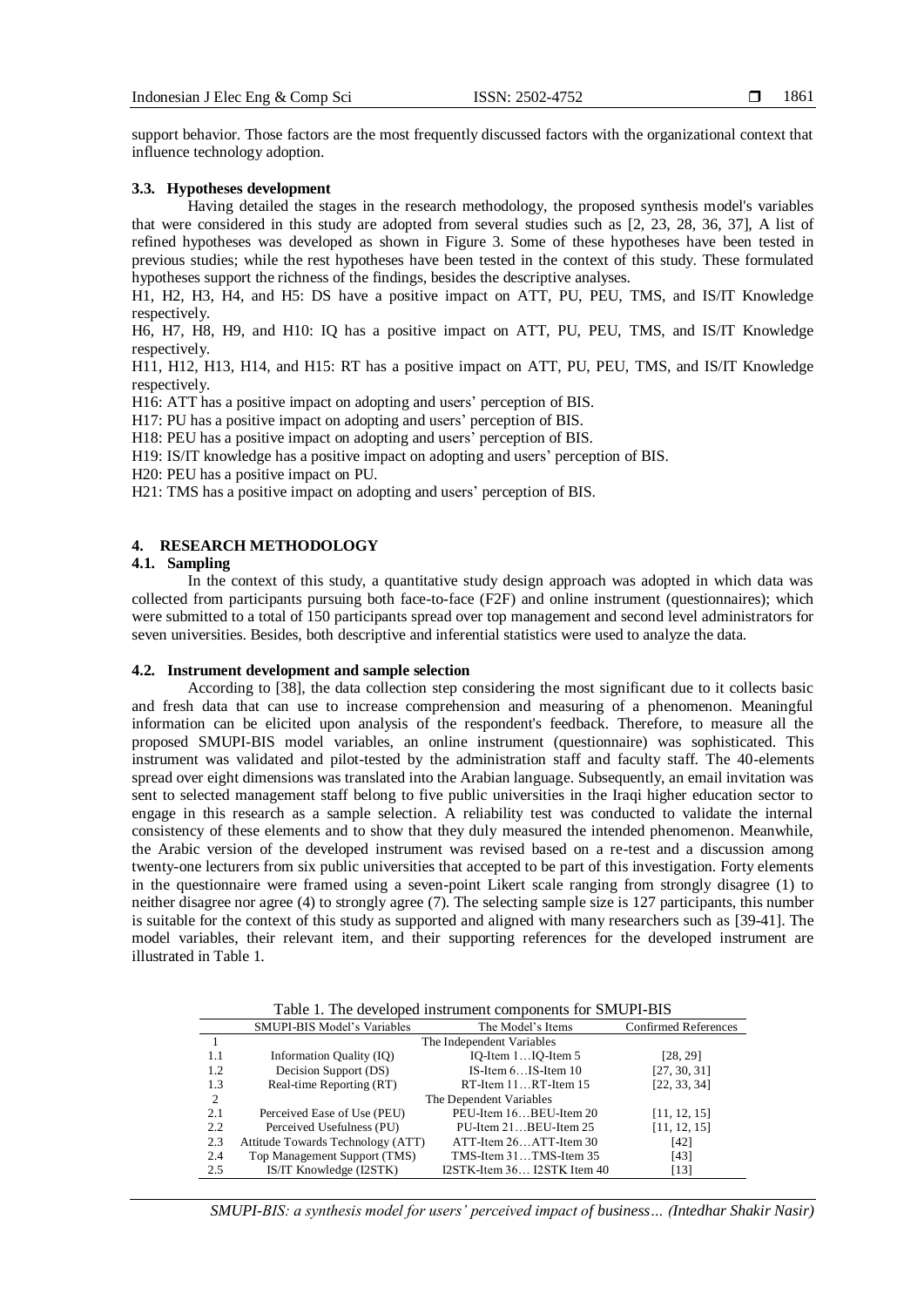# **4.3. Data analysis**

Two core stages were followed for data analysis, the first stage is to check the data in terms of eliminating unusable and outliers' data. The process of checking data have done via SPSS v25 statistic software. While the next stage was followed the methodology done by [\[39\]](#page-10-9) and adopted by many researchers such as [\[39,](#page-10-9) [40\]](#page-10-13). For the validity of the SMUPI-BIS model, the fitness and the construct validity of the proposed model were examined. The process included evaluating reliability, convergent validity, and discriminant validity. To understand test the strength and the relationship between the SMUPI-BIS model variables the structural model was scrutinized using structural equation modeling (SEM) and IBM SPSS software v25. To test the initial estimates of the commonality for all dependent variables, squared multiple correlations  $(R2)$  in the proposed model as well as the path coefficients  $(\beta)$  were calculated.

# **4.3.1. Measuring validity and reliability**

The content validity process was performed via an online interview with five BIS experts, besides, instrument tested via piloted with the selected sample. The collected feedback from the experts was used to modify the developed instrument to obtain the final draft. For measuring the reliability, Cronbach's Alphas (α) test was performed. Besides, to ensure to what extent the significance of the developed instrument's items, factor analysis was conducted as supported by [\[44-47\]](#page-10-14). Consequently, the Running of factor analysis test was guided for accepting each element developed instrument based on applied Kaiser-Meyer-Olkin (KMO) and Bartlett's test of sphericity and factor loading. The obtained findings indicate that the reliability level is more than 0.60 for each of the items. The reliability and validity findings visualize in Table 2 and Table 3 respectively.

Table 2 indicates the high level of reliability of the developed instrument due to the value of  $\alpha$  each construct is more than 0.700. Furthermore, P indicates satisfaction due to each value of  $P \le 0:05$ ). Accordingly, this strong indication confirms that the collected data are suitable for the factor loading analysis test. Furthermore, in attempting to understand the selected sample, the mean and standard deviation were calculated. To ensure accuracy and consistency, the test of reliability was performed. The core tests conducted are the composite reliability  $(\alpha)$  and the variance extracted measure (ρ). The aggregated findings are expressed in Table 3.

Table 2. The reliability and validity findings

| $\cdots$              |                                   |                       |                          |  |  |  |  |
|-----------------------|-----------------------------------|-----------------------|--------------------------|--|--|--|--|
| Model's Variables     | Cronbach's Alpha Value $(\alpha)$ | Bartlett's Test $(P)$ | Kaiser-Meyer-Olkin (KMO) |  |  |  |  |
| SMUPI-BIS-IO          | 0.880                             | 0.001                 | 0.720                    |  |  |  |  |
| SMUPI-BIS-DS          | 0.770                             | 0.000                 | 0.750                    |  |  |  |  |
| SMUPI-BIS-RT          | 0.870                             | 0.002                 | 0.740                    |  |  |  |  |
| SMUPI-BIS-PU          | 0.790                             | 0.001                 | 0.700                    |  |  |  |  |
| <b>SMUPI-BIS-PEU</b>  | 0.850                             | 0.000                 | 0.770                    |  |  |  |  |
| SMUPI-BIS-ATT         | 0.750                             | 0.003                 | 0.780                    |  |  |  |  |
| <b>SMUPI-BIS -TMS</b> | 0.760                             | 0.001                 | 0.750                    |  |  |  |  |
| SMUPI-BIS-I2STK       | 0.870                             | 0.000                 | 0.690                    |  |  |  |  |

Table 3. The aggregated findings

|                           | ັ                        |       |                |               |            |
|---------------------------|--------------------------|-------|----------------|---------------|------------|
| Model's Variables         | <b>SMUPI-BIS Items</b>   | Mean  | Factor Loading | $\alpha/\rho$ | <b>STD</b> |
| SMUPI-BIS-IO (5-Items)    | Item $1$ Item 5          | 6.375 | 0.634          | 0.88 / 0.85   | 1.340      |
| SMUPI-BIS-DS (5-Items)    | Item $6 \dots$ Item $10$ | 6.740 | 0.743          | 0.89/0.65     | 1.456      |
| SMUPI-BIS-RT (5-Items)    | Item $11$ Item $15$      | 6.371 | 0.532          | 0.78/0.68     | 1.431      |
| SMUPI-BIS-PU (5-Items)    | Item $16$ Item $20$      | 6.472 | 0.631          | 0.87/0.78     | 1.532      |
| SMUPI-BIS-PU (5-Items)    | Item $21$ Item $25$      | 6.360 | 0.624          | 0.86/0.75     | 1.305      |
| SMUPI-BIS-ATT (5-Items)   | Item $26$ Item $30$      | 6.580 | 0.656          | 0.84/0.86     | 1.306      |
| SMUPI-BIS -TMS (5-Items)  | Item $31$ Item $35$      | 6.781 | 0.556          | 0.89/0.66     | 1.441      |
| SMUPI-BIS-I2STK (5-Items) | Item $36$ Item $40$      | 6.585 | 0.610          | 0.84/0.77     | 1.441      |

As can be indicated in Table 5, all developed instrument elements are valid and can be adapted to represent relevant SMUPI-BIS model's variables. As mentioned above, the value which resulted from a factor loading test is greater than or equal 0.50; this confirms that factor loading has significant and welldefined. the structural model was employed for all model hypotheses tests. Furthermore, a new classification for the selected sample was performed, next, an ANOVA test was conducted to interpret whether the grouped sample is significantly different and their influence on adopting BIS in their organizations. The sample classification was performed based on to extent they have experience with BIS. Next, the p-value, the mean, and STD- deviation  $(\sigma)$  was calculated. The findings are visualized in Table 4.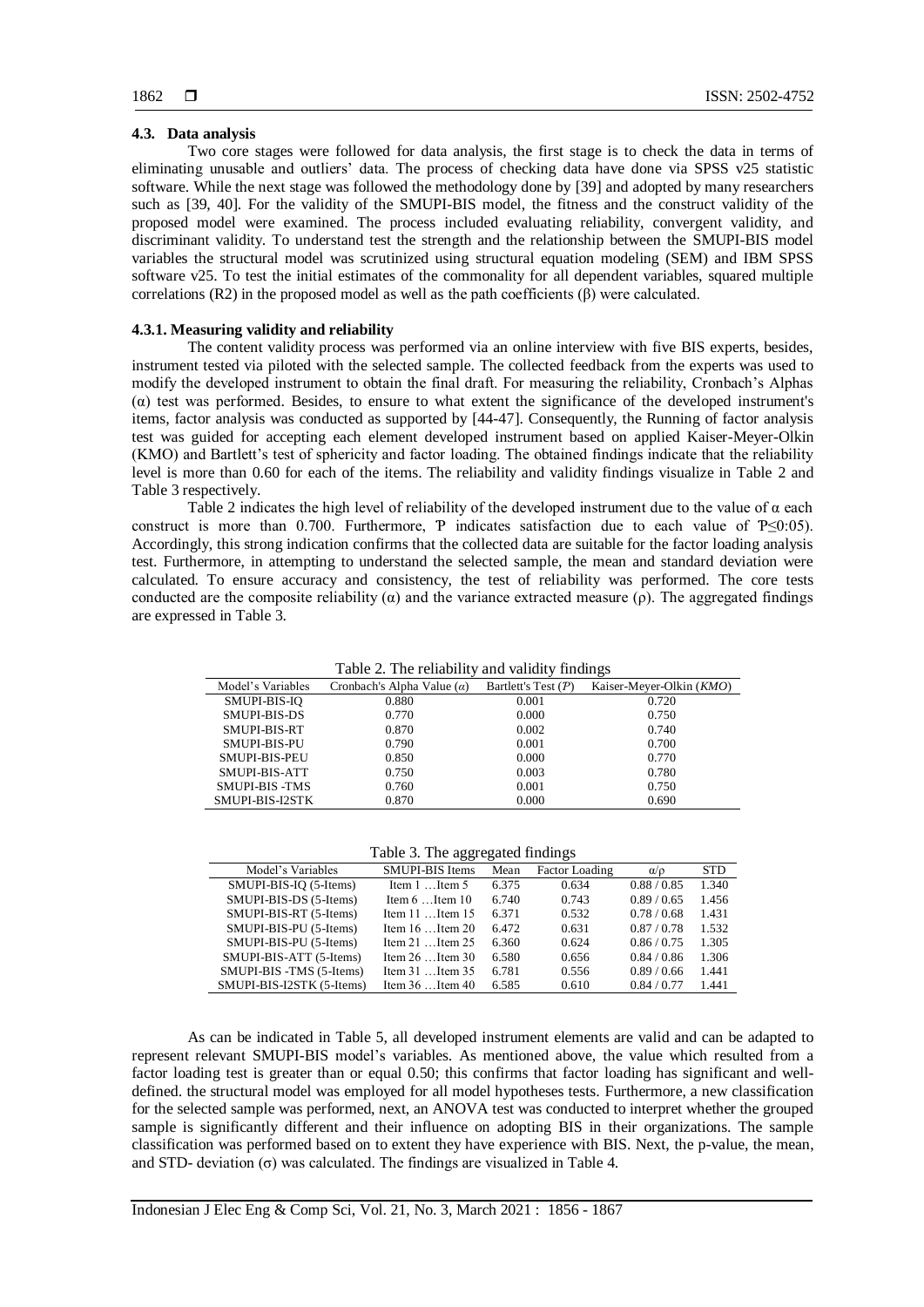As can be indicated from Table 6, there is no influence among respondents' experience and their usage and adopt BIS. The p-value of 0.9010 is greater than the pretest level of significance ( $p=0.814>0.05$ ). Moreover, to test the validity of SMUPI-BIS variables, a comparison among the square root of the average variance extracted (AVE) for the model variables with its corresponding correlation values was conducted as suggested by [48]. as indicated in Table 5, the diagonal values indicate the square roots of AVE which are higher compared to the values is based on their corresponding rows and columns which reflect the satisfactory level of discriminant validity.

| Table 4. One-way ANOVA    |                        |        |                          |  |  |  |  |
|---------------------------|------------------------|--------|--------------------------|--|--|--|--|
| Experience with BIS       | No. of BIS respondents | Mean   | STD-Deviation $(\sigma)$ |  |  |  |  |
| Less than 2 Years         |                        | 6.0871 | 0.7721                   |  |  |  |  |
| 2-4 Years                 | 51                     | 6.1790 | 0.6922                   |  |  |  |  |
| More than 4 Years         | 56                     | 6.0891 | 0.7111                   |  |  |  |  |
| Total                     | 127                    | 6.1184 | 0.7251                   |  |  |  |  |
| 0.8010<br><i>p</i> -value |                        |        |                          |  |  |  |  |

Note: STD=Standard Deviation

| Table 5. Overall validity for SMUPI-BIS |  |
|-----------------------------------------|--|
|-----------------------------------------|--|

| <b>SMUPI-BIS Variables</b> | Ю     | DS    | RT    | PU    | PEU   | ATT   | TMS   | I2STK |
|----------------------------|-------|-------|-------|-------|-------|-------|-------|-------|
| SMUPI-BIS-IO               | 0.832 |       |       |       |       |       |       |       |
| SMUPI-BIS-DS               | 0.481 | 0.864 |       |       |       |       |       |       |
| SMUPI-BIS-RT               | 0.345 | 0.322 | 0.812 |       |       |       |       |       |
| SMUPI-BIS-PU               | 0.442 | 0.441 | 0.442 | 0.872 |       |       |       |       |
| <b>SMUPI-BIS-PEU</b>       | 0.284 | 0.428 | 0.335 | 0.285 | 0.819 |       |       |       |
| SMUPI-BIS-ATT              | 0.311 | 0.421 | 0.527 | 0.354 | 0.342 | 0.809 |       |       |
| <b>SMUPI-BIS -TMS</b>      | 0.423 | 0.289 | 0.526 | 0.321 | 0.422 | 0.289 | 0.831 |       |
| SMUPI-BIS-J2STK            | 0.485 | 0.342 | 0.284 | 0.412 | 0.331 | 0.391 | 0.367 | 0.861 |

To test the initial estimates of the commonality for all dependent variables, squared multiple correlations (R2) in the proposed model, as well as the path coefficients (β), were calculated. The R2 refers to the percentage of a variable's variance in the proposed model while β the degree of strength of a relationship between variables [49]. The assessment result found a total of 21 research hypotheses, all hypotheses were supported as shown in Table 5.

#### **5. SMUPI-BIS HYPOTHESIS TESTING**

Table 6 shows the significant structural relationships and standardized path coefficients among the SMUPI-BIS independent variables. As for the rest of the hypotheses (H 16…H21), they were previously examined in current and previous studies such as [\[7,](#page-9-4) [11,](#page-9-10) [12,](#page-9-11) [15,](#page-9-14) [50\]](#page-10-15), which is considering the original conceptualization of external variables and sober studies, and they were adopted in this study. In the context of this study, the authors used discriminant analysis to identify the dependent variables among the sample. Thus, the value of Wilk's lambda was calculated (0.706) as shown in Table 5. The findings show there are no significant among those groups whether they have differences in their period of experience of adopting BIS.

| Table 6. Overall result |                      |              |                  |         |                       |  |
|-------------------------|----------------------|--------------|------------------|---------|-----------------------|--|
|                         | SMUPI-BIS Hypothesis |              | Path Coefficient | t-Value | <b>Overall Result</b> |  |
| DS                      |                      | <b>ATT</b>   | 0.421            | 0.450   | Supported             |  |
| DS                      |                      | PU           | 0.441            | 0.321   | Supported             |  |
| DS                      |                      | PEU          | 0.428            | 0.412   | Supported             |  |
| DS                      |                      | TMS          | 0.289            | 0.376   | Supported             |  |
| DS                      |                      | <b>I2STK</b> | 0.342            | 0.432   | Supported             |  |
| IQ                      |                      | <b>ATT</b>   | 0.311            | 0.398   | Supported             |  |
| IQ                      |                      | PU           | 0.442            | 0.410   | Supported             |  |
| IQ                      |                      | PEU          | 0.284            | 0.389   | Supported             |  |
| IQ                      |                      | <b>TMS</b>   | 0.423            | 0.330   | Supported             |  |
| IQ                      |                      | <b>I2STK</b> | 0.485            | 0.398   | Supported             |  |
| RT                      |                      | <b>ATT</b>   | 0.527            | 0.362   | Supported             |  |
| RT                      |                      | PU           | 0.442            | 0.425   | Supported             |  |
| RT                      |                      | PEU          | 0.335            | 0.489   | Supported             |  |
| RT                      |                      | TMS          | 0.526            | 0.419   | Supported             |  |
| RT                      |                      | I2STK        | 0.284            | 0.459   | Supported             |  |

*SMUPI-BIS: a synthesis model for users' perceived impact of business… (Intedhar Shakir Nasir)*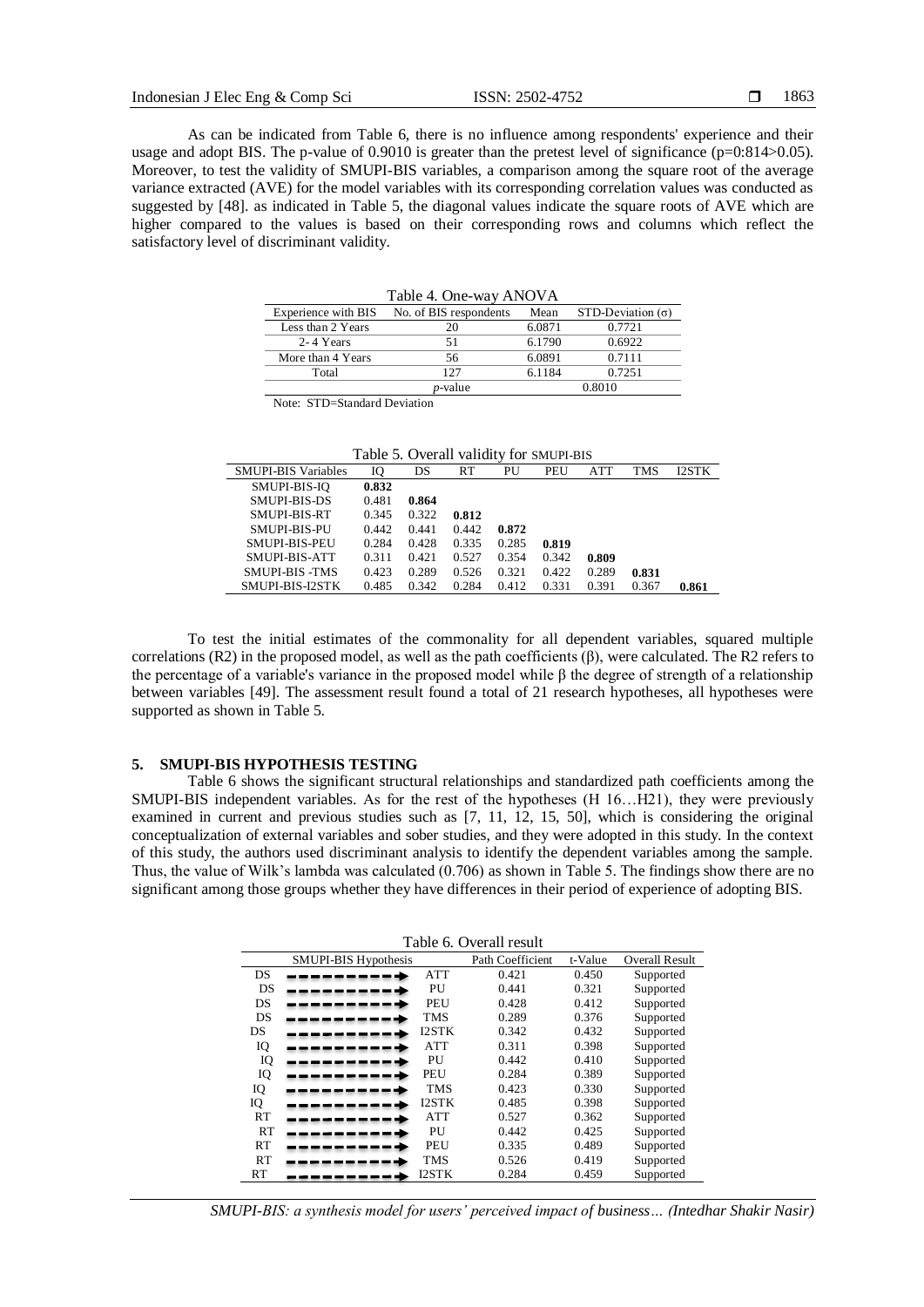# **6. DISCUSSION**

The core aim of this study the factors impacting adopting BIS in the context of the higher education sector. Therefore, the synthesis model is based on a well-known model, named TAM as well as a well-known framework, named and TOE in which the adoption of BIS. Moreover, the obtained findings of this research delivered a preliminary test of the proposed model validity in terms of adopting and usage BIS. Besides, the obtained findings are harmonious with the proposed theoretical foundation. In-line with this, the influences of the proposed variables of BIS on behavioral beliefs are confirmed by powerful significant relationships among IQ, DS, RT from aside, and PU, and PEU on the other side. Besides, the obtained findings show the integrative mechanisms that synthesize theories from stakeholder satisfaction and the acceptance of new technology acceptance in a single synthesis model.

The obtained findings exhibited that both the research questions were successfully answered through the proposed synthesis model and the hypothesis tests that have been evaluated by users' experience and experts. Three independent variables named (IQ, DS, and RT) as the core factors of BIS success, were proposed and successfully tested, hence, the first research question of this study was answered. In answering the second research question of this study, the SMUPI-BIS was proposed based on a well-known model, named TAM as well as a well-known framework, named and TOE as shown in Figure 3. The main motive stood behind this study test was to determine whether SMUPI-BIS encourages top management to adopt and use BIS. To confirm that this motivate was fulfilling, several hypotheses were elicited. It was found that all hypothesis was proved that efficient the SMUPI-BIS proposed to adopt and utilizing BIS. Moreover, with the statistical evidence in the hypotheses, this study argues that SMUPI-BIS is effective, efficient, and helpful in measuring, adopt, and usage BIS success.

# **7. IMPLICATIONS OF THE SMUPI-BIS PROPOSED MODEL**

There are two Implications types of this study which are: (i) implications of SMUPI-BIS in practice and (ii) implications of SMUPI-BIS in research, as highlighted in the next sub-sections.

#### **7.1. Implications of SMUPI-BIS in practice**

The main advantage of this study lies in how top management in any organization can measure the success of BIS, adopt, and use it in their organizations. Moreover, the authors conclude that the proposed SMUPI-BIS model has a value at any stage of a BIS development and/or usage process.

# **7.2. Implications of SMUPI-BIS in research**

This study provides two implications for research. This study visualizes the significance that researchers to guide them to understand essential theoretical relationships when conducting empirical research in the context of this area. Moreover, it also determines opportunities for researchers in this area to extend the proposed model based on TAM and TOE.

#### **8. LIMITATIONS AND FUTURE ORIENTATION**

Two limitations to this study. First, the authors performed the research model and its hypotheses based on the TAM model and TOE framework to measure the associated constructs linked with the usage and adoption of BIS. For future orientation, usage and adoption of BIS can be measured by other theoretical perspectives and/or extending the proposed model by adding more relevant dimensions. Second, the selected sample is restricted to the higher education sector. To obtain similar achieving findings there are two ways: (i) select samples from different sectors separately and compare the collected results. (ii) Take a random selection for samples from different sectors to obtain the generalization of the proposed model.

# **9. CONCLUSION**

In this research, three factors impact BIS usage and adoption were investigated in the higher education sector. Three independent variables (DS, IQ, and RT) were proposed; later used to develop the proposed model. A synthesis model based on a well-known TAM model associated with a well-known TOE framework was proposed and tested. Two research questions were arisen and answered. Hence, the outlined achieved contributions are: (1) delivering the synthesis model based on TAM and TOE. Findings indicate that DS, IQ, and RT are positively influencing the adoption and usage of BIS in higher education institutes. The authors believe that the proposed synthesis model affords a significant footprint toward providing conceptual clarity to IS research. Despite this, it is a drop in the ocean.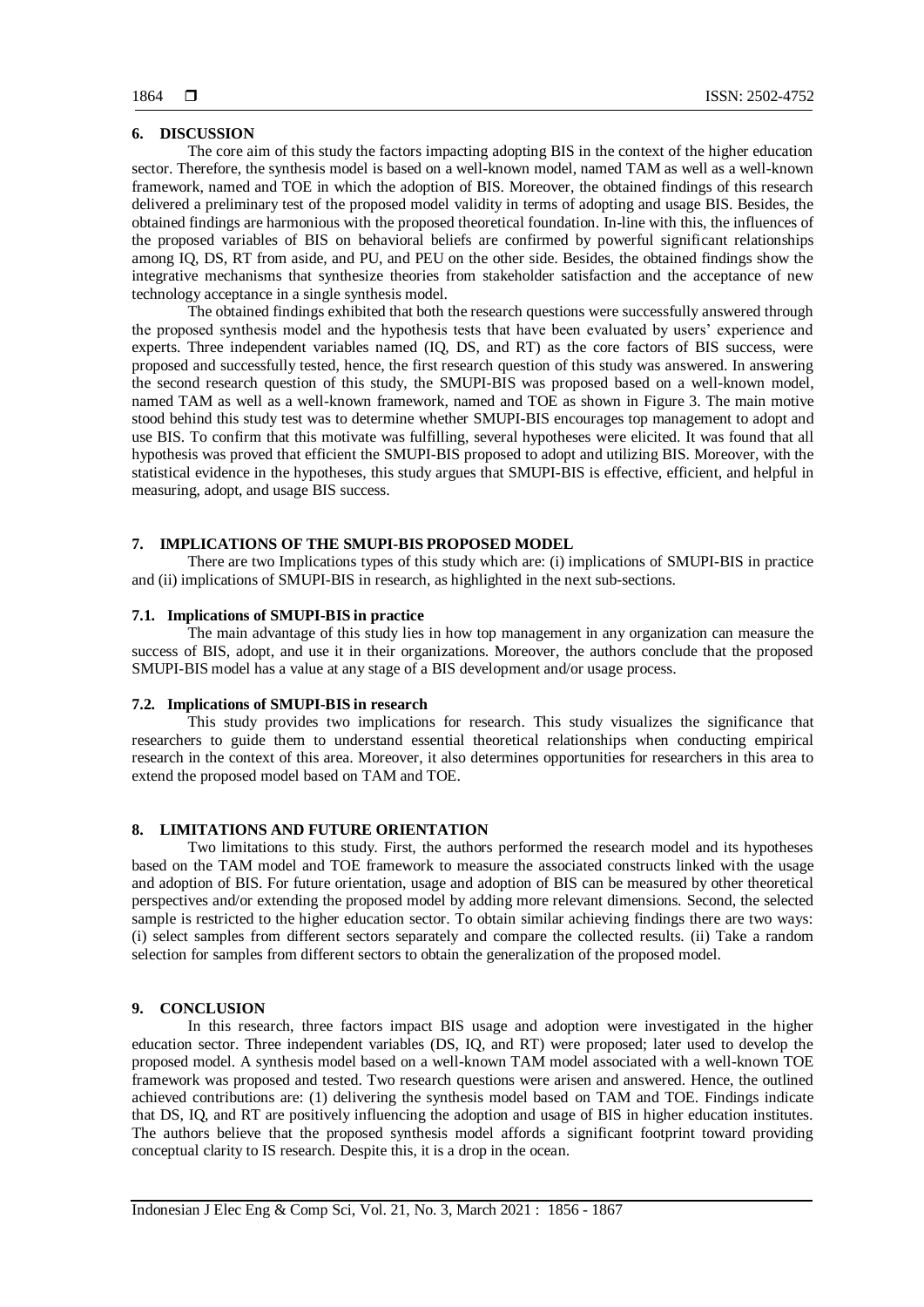#### **REFERENCES**

- <span id="page-9-0"></span>[1] S. Negash and P. Gray, "Business intelligence," in *Handbook on decision support systems 2*, *ed: Springer*, pp. 175- 193, 2008, https://doi.org/10.1007/978-3-540-48716-6\_9.
- <span id="page-9-7"></span>[2] C.-K. Hou, "Examining the effect of user satisfaction on system usage and individual performance with business intelligence systems: An empirical study of Taiwan's electronics industry," *International Journal of Information Management,* vol. 32, no. 6, pp. 560-573, 2012, doi:10.1016/j.ijinfomgt.2012.03.001.
- <span id="page-9-8"></span>[3] B. Wieder, M. Ossimitz, and P. Chamoni, "The impact of business intelligence tools on performance: a user satisfaction paradox?," *International Journal of Economic Sciences and Applied Research,* vol. 5, no. 3, pp. 7-32, 2012.
- <span id="page-9-1"></span>[4] R. Fitriana, T. D. Eriyatno, and T. Djatna, "Progress in Business Intelligence System research: a literature review," *International Journal of Basic & Applied Sciences IJBAS-IJENS,* vol. 11, no. 3, pp. 96-105, 2011.
- <span id="page-9-2"></span>[5] M. Seah, M. H. Hsieh, and P.-D. Weng, "A case analysis of Savecom: The role of indigenous leadership in implementing a business intelligence system," *International journal of information management,* vol. 30, no. 4, pp. 368-373, 2010, doi:10.1016/j.ijinfomgt.2010.04.002.
- <span id="page-9-3"></span>[6] A. H. Mousa, "Data virtualization design model for near real time decision making in business intelligence environment," *PhD Thesis*, College of Art and Science, Universiti Utara Malaysia, 2017.
- <span id="page-9-4"></span>[7] M. P. Bach, J. Zoroja, and A. Čeljo, "An extension of the technology acceptance model for business intelligence systems: project management maturity perspective," *International Journal of Information Systems and Project Management,* vol. 5, no. 2, pp. 5-21, 2017, doi:10.12821/ijispm050201.
- <span id="page-9-5"></span>[8] E. Harison, "Critical success factors of business intelligence system implementations: evidence from the energy sector," *International Journal of Enterprise Information Systems (IJEIS),* vol. 8, no. 2, pp. 1-13, 2012, DOI: 10.4018/jeis.2012040101.
- <span id="page-9-6"></span>[9] C. M. Ramos, D. J. Martins, F. Serra, R. Lam, P. J. Cardoso, M. B. Correia*, et al.*, "Framework for a hospitality big data warehouse: the implementation of an efficient hospitality business intelligence system," *International Journal of Information Systems in the Service Sector (IJISSS),* vol. 9, no. 2, pp. 27-45, 2017, DOI: 10.4018/IJISSS.2017040102.
- <span id="page-9-9"></span>[10] P. A. Serumaga-Zake, "The role of user satisfaction in implementing a Business Intelligence System," *South African Journal of Information Management,* vol. 19, no. 1, pp. 1-8, 2017, DOI: 10.4102/sajim.v19i1.736..
- <span id="page-9-10"></span>[11] F. D. Davis, R. P. Bagozzi, and P. R. Warshaw, "User acceptance of computer technology: a comparison of two theoretical models," *Management science,* vol. 35, pp. 982-1003, 1989, DOI:10.1287/MNSC.35.8.982.
- <span id="page-9-11"></span>[12] F. D. Davis, "Perceived usefulness, perceived ease of use, and user acceptance of information technology," *MIS quarterly,* vol. 13, no. 3, pp. 319-340, 1989, DOI: 10.2307/249008.
- <span id="page-9-12"></span>[13] L. G. Tornatzky, M. Fleischer, and A. K. Chakrabarti, "Processes of technological innovation," Lexington books, 1990.
- <span id="page-9-13"></span>[14] H. F. Rahadian and D. Urumsah, "Factors Influencing Business Intelligence Data Collection Strategies," *The Indonesian Journal of Accounting Research,* vol. 20, no. 2, pp. 309-336, 2017, DOI 10.33312/ijar.376.
- <span id="page-9-14"></span>[15] V. Venkatesh and F. D. Davis, "A theoretical extension of the technology acceptance model: Four longitudinal field studies," *Management science,* vol. 46, no. 2, pp. 186-204, 2000, DOI: 10.1287/mnsc.46.2.186.11926.
- <span id="page-9-15"></span>[16] R. O. Mason, "Measuring information output: A communication systems approach," *Information & management,*  vol. 1, no. 4, pp. 219-234, 1978, doi:10.1016/0378-7206(78)90028-9.
- <span id="page-9-16"></span>[17] M. W. Buche, L. R. Davis, and C. Vician, "Does technology acceptance affect e-learning in a non-technologyintensive course?," *Journal of Information Systems Education,* vol. 23, p. 41, 2012.
- <span id="page-9-17"></span>[18] M. Aruldoss, M. L. Travis, and V. P. Venkatesan, "A survey on recent research in business intelligence," *Journal of Enterprise Information Management,* vol. 23, no. 1, 2014.
- <span id="page-9-18"></span>[19] T. Guarda, M. Santos, F. Pinto, M. Augusto, and C. Silva, "Business intelligence as a competitive advantage for SMEs," *International Journal of Trade, Economics and Finance,* vol. 4, no. 4, pp. 187-190, 2013, DOI: 10.7763/IJTEF.2013.V4.283.
- <span id="page-9-19"></span>[20] G. Bargshady, F. Alipanah, A. W. Abdulrazzaq, and F. Chukwunonso, "Business Inteligence Technology Implimentation Readiness Factors," *Jurnal Teknologi,* vol. 58, pp. 85-88, 2012.
- <span id="page-9-20"></span>[21] A. H. Mousa, N. Shiratuddin, and M. S. A. Bakar, "Process oriented data virtualization design model for business processes evaluation (PODVDM) research in progress," *Jurnal Teknologi,* vol. 72, no. 4, 2015, DOI: 10.11113/jt.v72.3926.
- <span id="page-9-21"></span>[22] E. M. M. Yusof, M. S. Othman, L. M. Yusuf, S. R. Kumaran, and A. R. M. Yusof, "A model of acceptance factors for business intelligence in manufacturing using theoretical models," *Indonesian Journal of Electrical Engineering and Computer Science,* vol. 14, no. 3, pp. 1544-1551, 2019, DOI: 10.11591/ijeecs.v14.i3.pp1544-1551.
- <span id="page-9-24"></span>[23] P. E. Lutu and B. Meyer, "The successful adoption and usage of business intelligence in public sector organisations: an exploratory study in South Africa," *In Proceeedings of IFIP WG 9.4-University of Pretoria Joint Workshop,* pp. 164-173, 2008.
- [24] M. Alnoukari, "Using business intelligence solutions for achieving organization's strategy: Arab international university case study," *Internetworking Indonesia Journal,* vol. 1, no. 2, pp. 11-15, 2009.
- <span id="page-9-22"></span>[25] N. Dedić and C. Stanier, "Measuring the success of changes to existing business intelligence solutions to improve business intelligence reporting," in *International Conference on Research and Practical Issues of Enterprise Information Systems*, pp. 225-236, 2016, doi:10.1007/978-3-319-49944-4\_17.
- <span id="page-9-23"></span>[26] R. Van Der Lans, "Data Virtualization for business intelligence systems: revolutionizing data integration for data warehouses," Elsevier, 2012.
- <span id="page-9-25"></span>[27] O. P. Rud, "Business intelligence success factors: tools for aligning your business in the global economy," John Wiley & Sons, 2009.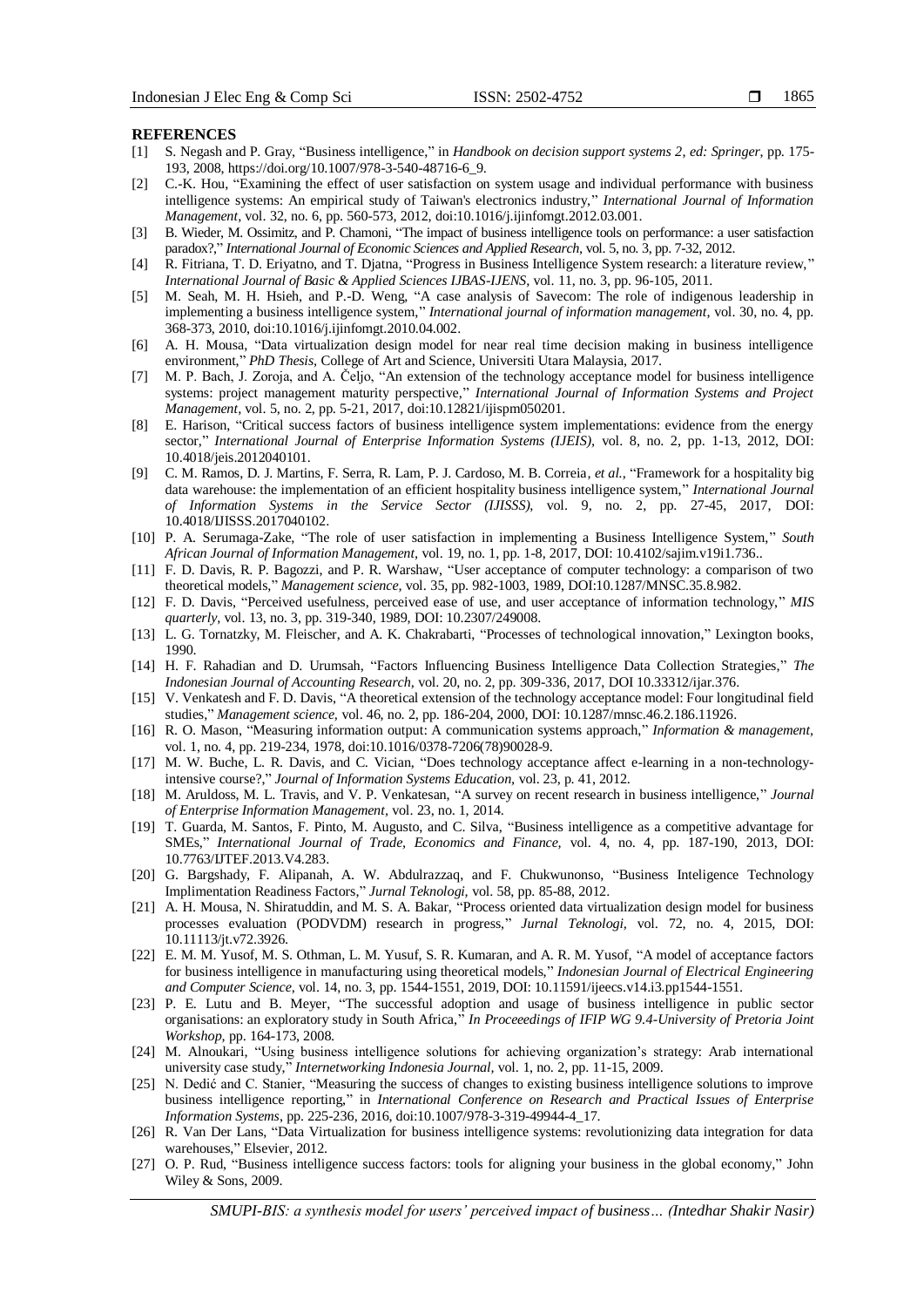- <span id="page-10-0"></span>[28] A. Popovič, P. S. Coelho, and J. Jaklič, "The impact of business intelligence system maturity on information quality," *Information research,* vol. 14, no. 4, 2009.
- <span id="page-10-1"></span>[29] A. Popovič, R. Hackney, P. S. Coelho, and J. Jaklič, "Towards business intelligence systems success: Effects of maturity and culture on analytical decision making," *Decision Support Systems,* vol. 54, no. 1, pp. 729-739, 2012, https://doi.org/10.1016/j.dss.2012.08.017.
- <span id="page-10-2"></span>[30] E. Turban, R. Sharda, and D. Delen, "Decision support and business intelligence systems (required)," Prentice Hall Press,US, 2010.
- <span id="page-10-10"></span>[31] U. Dayal, M. Castellanos, A. Simitsis, and K. Wilkinson, "Data integration flows for business intelligence," in *Proceedings of the 12th International Conference on Extending Database Technology: Advances in Database Technology*, pp. 1-11, 2009, doi:10.1145/1516360.1516362.
- [32] A. H. Mousa, H. A. Raheem, and N. Mohammed, "An Evaluation Instrument (QU) for Measuring the usability of Business Intelligence Application," *International Journal of Engineering & Technology,* vol. 7, pp. 456-460, 2019, DOI: 10.14419/ijet.v7i4.19.28008.
- <span id="page-10-3"></span>[33] B. Azvine, Z. Cui, and D. D. Nauck, "Towards real-time business intelligence," *BT Technology Journal,* vol. 23, pp. 214-225, 2005, doi:10.1007/s10550-005-0043-0.
- <span id="page-10-4"></span>[34] B. Sahay and J. Ranjan, "Real time business intelligence in supply chain analytics," *Information Management & Computer Security,* vol. 16, no. 1, pp. 28-48, 2008.
- <span id="page-10-5"></span>[35] A. J. Karim, "The value of competitive business intelligence system (CBIS) to stimulate competitiveness in global market," *International Journal of Business and Social Science,* vol. 2, no. 19, 196-203, 2011.
- <span id="page-10-6"></span>[36] G. R. Gangadharan and S. N. Swami, "Business intelligence systems: design and implementation strategies," in *26th International Conference on Information Technology Interfaces, 2004.*, vol. 1, pp. 139-144, 2004.
- <span id="page-10-7"></span>[37] W. Yeoh, A. Koronios, and J. Gao, "Managing the implementation of business intelligence systems: a critical success factors framework," *International Journal of Enterprise Information Systems (IJEIS),* vol. 4, pp. 79-94, DOI:10.4018/jeis.2008070106, 2008.
- <span id="page-10-8"></span>[38] Z. Baharum, M. Hanif, M. I. Qureshi, S. N. M. Raidzuan, and H. Mahdin, "Simulation Model on Movement of Goods in Sea Freight for Small and Medium Enterprise," *Indonesian Journal of Electrical Engineering and Computer Science,* vol. 11, no. 3, pp. 1214-1222, 2018, DOI: 10.11591/ijeecs.v11.i3.pp1214-1222.
- <span id="page-10-9"></span>[39] B. Wu and X. Chen, "Continuance intention to use MOOCs: Integrating the technology acceptance model (TAM) and task technology fit (TTF) model," *Computers in Human Behavior,* vol. 67, pp. 221-232, 2017, doi:10.1016/j.chb.2016.10.028.
- <span id="page-10-13"></span>[40] J. C. Anderson and D. W. Gerbing, "Structural equation modeling in practice: A review and recommended two-step approach," *Psychological bulletin,* vol. 103, no. 3, pp. 411-423, 1988.
- [41] B. Marshall, P. Cardon, A. Poddar, and R. Fontenot, "Does sample size matter in qualitative research?: A review of qualitative interviews in IS research," *Journal of computer information systems,* vol. 54, no. 1, pp. 11-22, 2013, DOI: 10.1080/08874417.2013.11645667.
- <span id="page-10-11"></span>[42] S.-C. Chen, L. Shing-Han, and L. Chien-Yi, "Recent related research in technology acceptance model: A literature review," *Australian journal of business and management research,* vol. 1, no. 9, pp. 124-127, 2011.
- <span id="page-10-12"></span>[43] H. Gangwar, H. Date, and R. Ramaswamy, "Understanding determinants of cloud computing adoption using an integrated TAM-TOE model," *Journal of Enterprise Information Management,* vol. 28, no. 1, pp. 107-130, 2015, DOI: 10.1108/JEIM-08-2013-0065.
- <span id="page-10-14"></span>[44] A. H. Mousa, S. H. Mousa, S. H. Mousa, and H. A. Obaid, "Advance Acceptance Status Model for E-learning Based on University Academics and Students," in *IOP Conference Series: Materials Science and Engineering*, 2020, doi:10.1088/1757-899X/671/1/012031.
- [45] T. Ramakrishnan, M. C. Jones, and A. Sidorova, "Factors influencing business intelligence (BI) data collection strategies: An empirical investigation," *Decision Support Systems,* vol. 52, no. 2, pp. 486-496, 2012, doi:10.1016/j.dss.2011.10.009.
- [46] D. G. Bonett and T. A. Wright, "Cronbach's alpha reliability: Interval estimation, hypothesis testing, and sample size planning," *Journal of Organizational Behavior,* vol. 36, no. 1, pp. 3-15, 2015, DOI: 10.1002/job.1960.
- [47] E. Ferguson and T. Cox, "Exploratory factor analysis: A users' guide," *International journal of selection and assessment,* vol. 1, no. 2, pp. 84-94, 1993, DOI: 10.1111/j.1468-2389.1993.tb00092.x.
- [48] C. Fornell and D. F. Larcker, "Evaluating structural equation models with unobservable variables and measurement error," *Journal of marketing research,* vol. 18, no. 1, pp. 39-50, 1981, doi:10.2307/3151312.
- [49] W. W. Chin, "Commentary: Issues and opinion on structural equation modeling," *MIS Quarterly,* vol. 22, no. 1, 1998.
- <span id="page-10-15"></span>[50] M. P. Bach, A. Čeljo, and J. Zoroja, "Technology acceptance model for business intelligence systems: Preliminary research," *Procedia Computer Science,* vol. 100, pp. 995-1001, 2016, doi:10.1016/j.procs.2016.09.270.